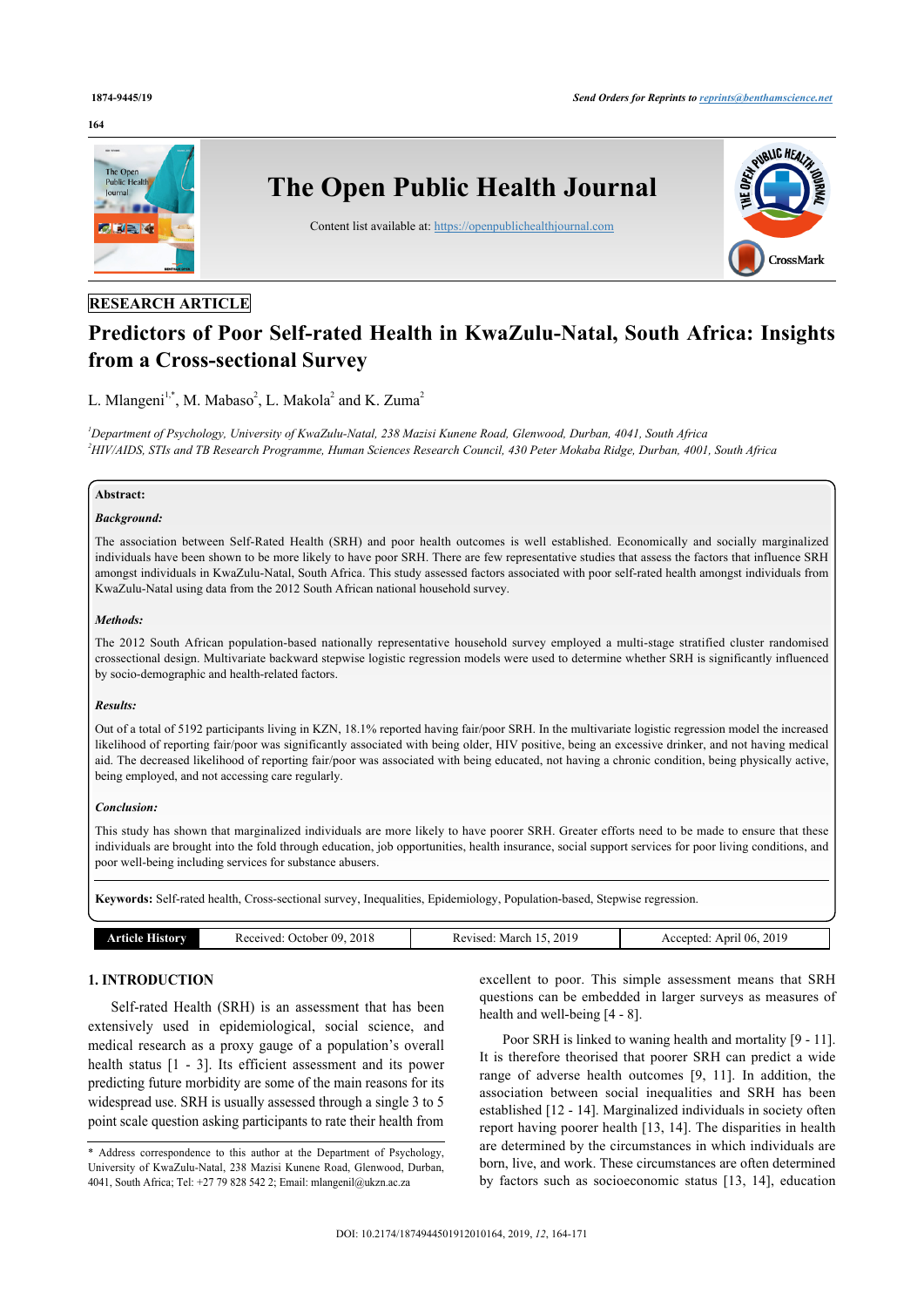[[15,](#page-6-9) [16](#page-6-10)], employment [\[7](#page-6-11)], lifestyle [[16](#page-6-10), [17\]](#page-6-12), and health status [[18\]](#page-6-13).

In South Africa and more specifically in KwaZulu-Natal (KZN), many of the studies that have looked at SRH and its associated factors have looked at specific populations [[19\]](#page-6-14). In addition, there is a scarcity of representative provincial regional data dealing with SRH in South Africa. A study that has had a representative sample of South Africans has shown the importance of contextual factors in influencing SRH [\[3\]](#page-6-1). The current study seeks to add to this literature by assessing the contextual factors that predict poor SRH in a representative sample of individuals living in KZN.

# **2. METHODS**

#### **2.1. Data**

The data that were used in this analysis were from a nationally representative household survey conducted in 2012. A multi-stage stratified cluster randomised cross-sectional design was employed [\[20](#page-6-15)]. A total of 15 Visiting Points (VPs) or households were randomly chosen from 1,000 Enumeration Areas (EAs) which were randomly selected from 86 000 EAs based on the 2001 census EAs. The sampling of EAs was stratified by province and locality type (urban formal, urban informal, rural formal - including commercial farms and rural informal localities).

All individuals living in the selected households were eligible to take part in the survey. Comprehensive and ageappropriate questionnaires were given to participants to solicit sociodemographic and health-related information. This current analysis focused on data collected in KZN from individuals aged 15 years and older who answered questions regarding perceptions about their health.

#### **2.2. Ethical Consideration**

Ethical approval for the study was obtained from the Research Ethics Committee of the Human Sciences Research Council, South Africa (REC: 5/17/11/10) as well as the Associate Director of Science of the National Center for HIV and AIDS, Viral Hepatitis, STD and TB Prevention at the USA's Centers for Disease Control and Prevention (CDC) in Atlanta, USA. Written informed consent was obtained from all those individuals who agreed to participate.

#### **2.3. Measures**

The dependent variable of interest was SRH. This variable was derived from a question that asked participants to rate their health as either excellent, good, fair, or poor. This was recoded into two levels, which were good (excellent/good) SRH (0) and fair/poor (fair/poor) SRH (1), making it a binary outcome.

The independent variables of interest in this study included sociodemographic and health- related variables. The sociodemographic variables of interest were age (15 to 24 years, 25 to 49 years, 50+ years), race (Black African/Other- White, Coloured, and Indians/Asians), sex (male/female) marital status (not married/married), educational level (no education/primary, secondary, tertiary), employment status (not employed /employed), asset-based socioeconomic status score (a composite measure based on availability essential services and ownership of a range of household assets [[21\]](#page-6-16) and locality type (urban formal, urban informal, rural informal rural formal).

Health-related variables included, whether individuals had medical aid (yes/no), last healthcare attendance (within the past six months/more than six months but not more than a year ago/more than one year ago/never), hospitalization within the past year (yes/no), physical activity (not active/moderate activity/vigorous activity), alcohol use risk score (nonexcessive/excessive) based on a questionnaire for Alcohol Use Disorder Identification Test (AUDIT) scale [\[22](#page-6-17)], presence of a chronic condition (yes/no), and HIV status (positive/negative).

#### **2.4. Statistical Analysis**

In order to describe the association between sociodemographic as well as health-related factors and SRH, frequency distributions and percentages were employed. The Chi-square test was used to test for differences between categorical variables. An adjusted multivariate binomial logistic regression model using backward stepwise selection method set at 0.1 was fitted to determine the sociodemographic and health-related factors that predict poor SRH. Adjusted Odds Ratios (AOR) derived from the coefficient -logit- with 95% Confidence Intervals (CI) was used as a measure of the effect of each variable on SRH. All statistical analyses were significant at a p-value ≤0.05. STATA Statistical Software Release 12.0 was used to conduct the analysis of the data (Stata Corporation, College Station, Texas, USA).

#### **3. RESULTS**

#### **3.1. Descriptive Statistics**

Table**1** shows the descriptive attributes of the study sample. A higher proportion of the study sample was aged 25 to 49 years old, were black African female, not married, had a secondary education, of a low SES, unemployed, from rural informal settlements, did not have medical aid, had accessed healthcare within the past six months, had not been hospitalized in the past year, not physically active, nondrinkers/non-excessive drinkers, did not have a chronic condition, and were HIV negative.

Out of a sample of 6192 participants living in KZN, 18.1 % reported having fair/poor SRH. Table**2** shows the sociodemographic characteristics associated with SRH. It shows that reported fair/poor SRH was significantly associated with age, sex, marital status, education, SES, and employment status.

Table**3** shows the health-related factors associated with SRH. It shows that reported fair/poor SRH was also significantly associated with whether or not individuals had medical aid, when they had last visited a healthcare facility, whether or not individuals had been hospitalized, whether or not individuals were physically active, whether or not individual had a chronic condition, alcohol use, and HIV status.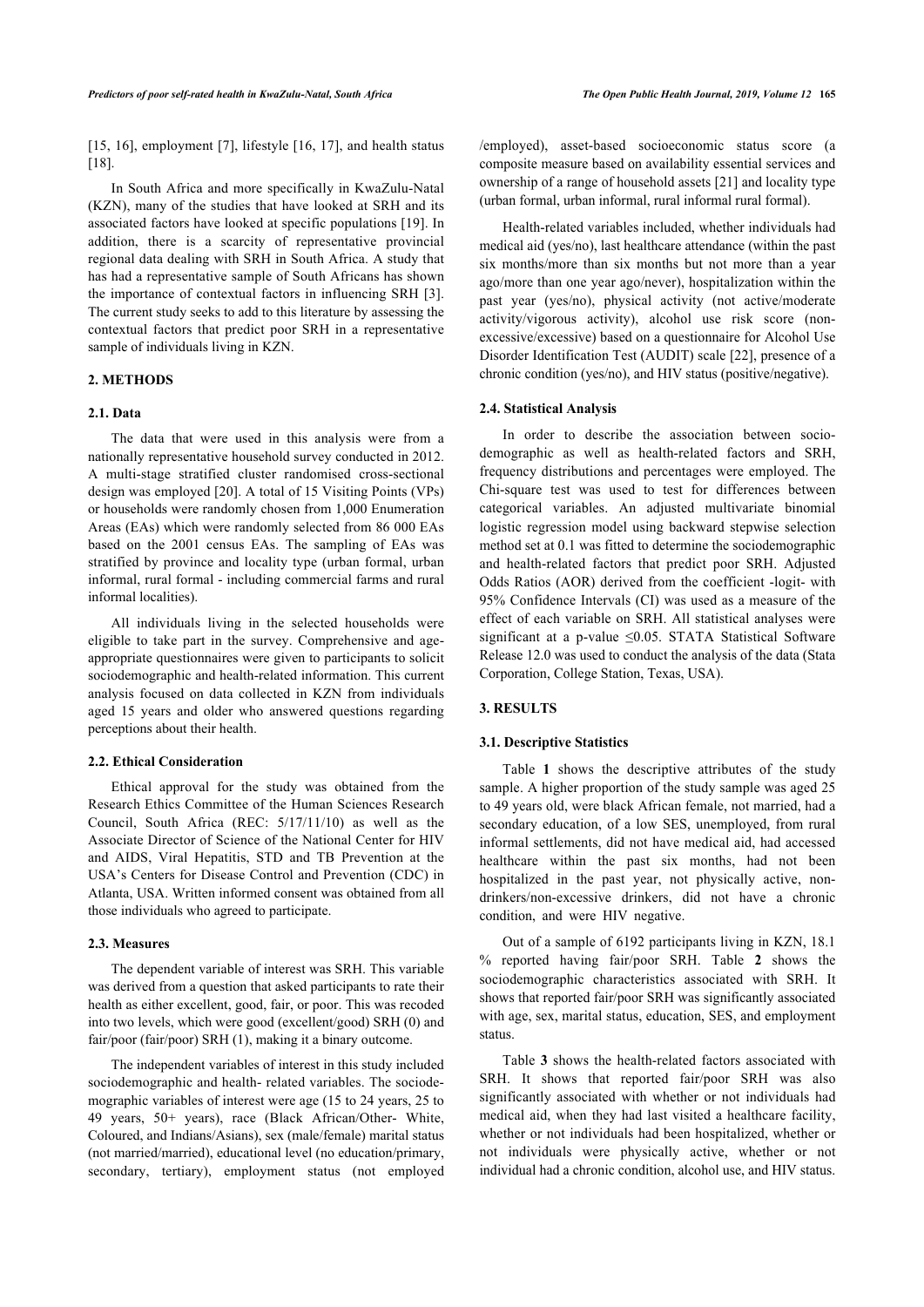#### **3.2. Multivariate Model**

Those aged 25 to 49 [aOR = 2 (1.5-2.7),  $p < 0.001$ ] and 50 years and older  $[aOR = 3.3 (2.3-4.6), p < 0.001]$  were more likely to report fair/poor SRH than those aged 15 to 24. Those who were HIV positive were more likely to have fair/poor SRH compared to those who were HIV negative  $[140R = 1.3 (1-1.7)]$ ,  $[p = 0.047]$ . Those who were excessive alcohol drinkers were more likely to have fair/poor SRH compared to those who did not drink excessively or abstained from alcohol [aOR = 2.9  $(1.7-5.2)$ , p < 0.001]. Those who completed secondary  $[aOR =$ 0.7 (0.5-0.9),  $p = 0.002$ ] and tertiary education [aOR = 0.5  $(0.3-0.9)$ ,  $p = 0.017$ ] were less likely to have fair/poor SRH compared to those who had completed no education/primary education (Fig. **[1](#page-4-1)**).

Those who engaged in moderate  $[aOR = 0.7 (0.5-0.9), p =$ 

#### <span id="page-2-0"></span>**Table 1. Description of the study sample.**

0.013] and intense physical activity  $[aOR = 0.4 (0.3-0.6), p <$ 0.001] were less likely to have fair/poor SRH compared to those who were not physically active. Those who did not have a chronic condition were less likely to have fair/poor SRH compared to those who had a chronic condition  $[aOR = 0.3]$  $(0.2-0.4)$ ,  $p < 0.001$ ]. Those who were employed were less likely to have fair/poor SRH compared to those who were unemployed  $[4OR = 0.5 (0.4-0.6), p < 0.001]$ . Those who did not have medical aid were more likely to have fair/poor SRH compared to those who had medical aid  $[aOR = 2.1 (1.1-2), p =$ 0.009]. Those who last accessed healthcare 6 to 12 months prior  $[aOR = 0.4 (0.3-0.5), p < 0.001]$ ; more than a year prior  $[aOR = 0.5 (0.4-0.7), p < 0.001]$ ; or have never accessed healthcare  $[4OR = 0.3 (0.1 - 0.6), p = 0.004]$  were less likely to have fair/poor SRH compared to those who accessed care within the previous 6 months (Fig.**1**).

| $\qquad \qquad -$                 | $\mathbf n$ | $\frac{0}{0}$ | 95% CI      |
|-----------------------------------|-------------|---------------|-------------|
| Age (Years)                       |             |               |             |
| 15 to 24                          | 1706        | 31.9          | 30.1-33.6   |
| 25 to 49                          | 2671        | 48.5          | 46.2-50.8   |
| $50+$                             | 1883        | 19.7          | 17.9-21.6   |
| <b>Sex</b>                        |             |               |             |
| Male                              | 2612        | 45.6          | 43.2-48.1   |
| Female                            | 3649        | 54.4          | 51.9-56.8   |
| <b>Race Group</b>                 |             |               |             |
| <b>Black African</b>              | 3231        | 88.5          | 84.3-91.8   |
| Other Race Groups                 | 3026        | 11.5          | 8.2-15.7    |
| <b>Marital Status</b>             |             |               |             |
| Not Married                       | 3992        | 79.3          | 76.7-81.6   |
| Married                           | 2183        | 20.7          | 18.4-23.3   |
| <b>Education Level</b>            |             |               |             |
| No education/Primary              | 1011        | 21.8          | 19-25       |
| Secondary                         | 4110        | 71.8          | 69.1-74.4   |
| Tertiary                          | 413         | 6.3           | $4.7 - 8.5$ |
| <b>Asset-based SES</b>            |             |               |             |
| Low                               | 2318        | 64.2          | 55.5-72.1   |
| Middle                            | 1615        | 23.2          | 16.7-31.3   |
| High                              | 2258        | 12.6          | 9.3-16.9    |
| <b>Employment Status</b>          |             |               |             |
| Employed                          | 2200        | 31.8          | 28.4-35.4   |
| Unemployed                        | 3659        | 68.2          | 64.6-71.6   |
| <b>Locality type</b>              |             |               |             |
| Urban formal                      | 3773        | 31.2          | 21.2-43.2   |
| Urban informal                    | 533         | 9.4           | $5 - 16.9$  |
| Rural informal                    | 1437        | 54.9          | 42.6-66.7   |
| Rural formal                      | 518         | 4.5           | $2.1 - 9.5$ |
| <b>Medical Aid</b>                |             |               |             |
| Yes                               | 1305        | 12.5          | 9.7-15.9    |
| N <sub>o</sub>                    | 4858        | 87.5          | 84.1-90.3   |
| <b>Last Healthcare Attendance</b> |             |               |             |
| Within the past six months        | 3219        | 45.5          | 42.7-48.4   |
| More than six months but          |             |               |             |
| not more than a year ago          | 1253        | 21.1          | 18.6-24     |
| More than one year ago            | 1474        | 28.1          | 25.1-31.4   |
| Never                             | 232         | 5.2           | $3.9 - 6.9$ |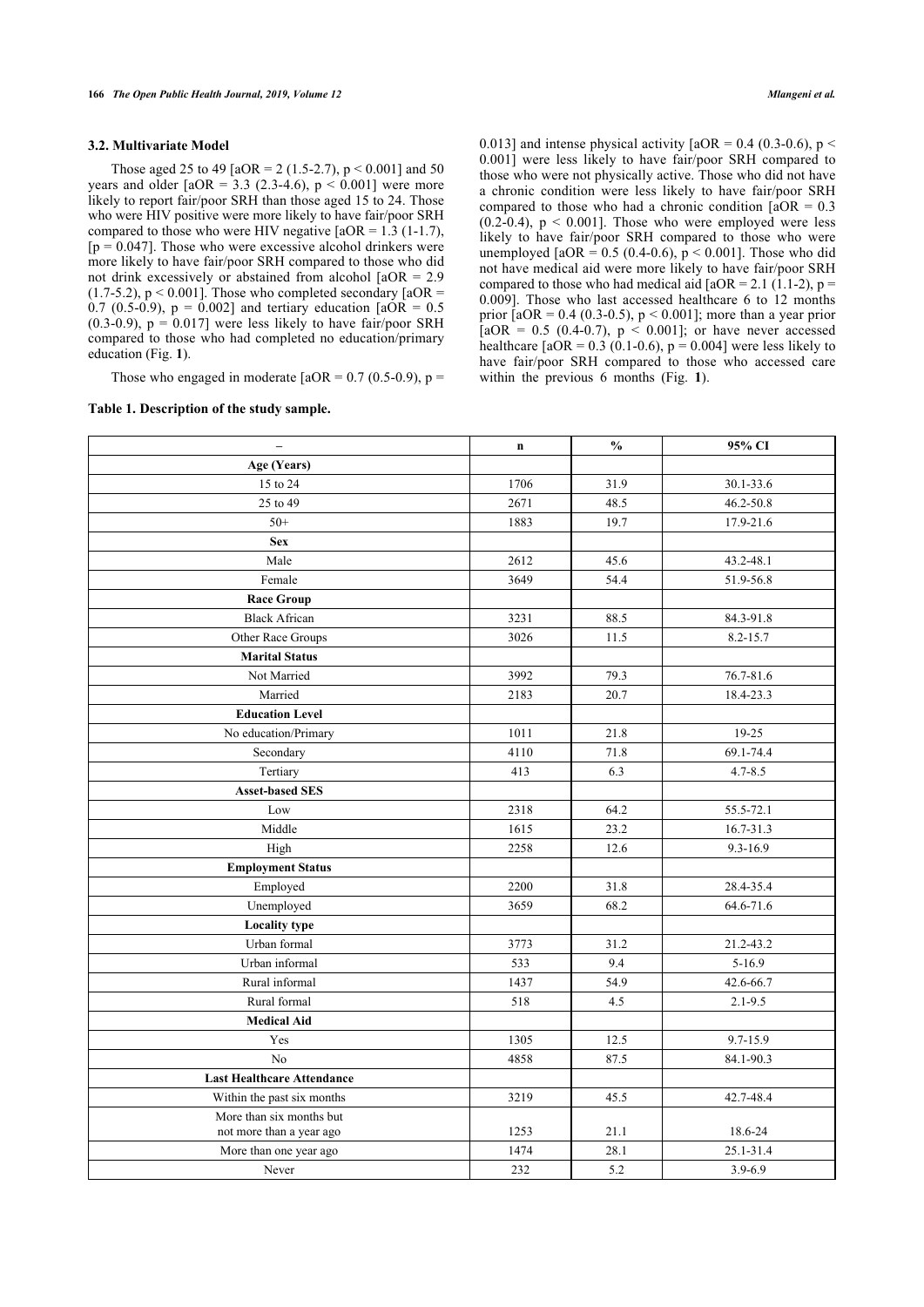*Predictors of poor self-rated health in KwaZulu-Natal, South Africa The Open Public Health Journal, 2019, Volume 12* **167**

| (Table 1) contd                         |      |               |             |
|-----------------------------------------|------|---------------|-------------|
| -                                       | n    | $\frac{0}{0}$ | 95% CI      |
| Hospitalization                         |      |               |             |
| Yes                                     | 396  | 5.1           | $4.1 - 6.5$ |
| No                                      | 5783 | 94.9          | 93.5-95.9   |
| <b>Physical Activity</b>                |      |               |             |
| Not Active                              | 4046 | 68.5          | 65.5-71.3   |
| Moderate Activity                       | 849  | 7.5           | $6 - 9.5$   |
| Vigorous Activity                       | 1291 | 24            | 21.3-26.9   |
| <b>Alcohol Use</b>                      |      |               |             |
| Non-drinkers/<br>Non-excessive drinkers | 5565 | 97.1          | 96-97.8     |
| Excessive drinkers                      | 131  | 2.9           | $2.2 - 4$   |
| <b>Chronic Condition</b>                |      |               |             |
| Yes                                     | 1362 | 19.1          | 16.4-22     |
| No                                      | 4816 | 80.9          | 78-83.6     |
| <b>HIV Status</b>                       |      |               |             |
| Negative                                | 4292 | 75.1          | 72.5-77.6   |
| Positive                                | 736  | 24.9          | 22.4-27.5   |

# <span id="page-3-0"></span>**Table 2. Reported fair/poor Self-rated health by sociodemographic factors (n = 6 192).**

| $\qquad \qquad -$        | $\mathbf n$ | Fair/Poor     | $\equiv$      | $\equiv$                 |
|--------------------------|-------------|---------------|---------------|--------------------------|
| $\overline{\phantom{0}}$ | -           | $\frac{0}{0}$ | 95% CI        | p-value                  |
| Total                    | 6 1 9 2     | 18.1          | 15.3-20.8     | $\qquad \qquad -$        |
| Age (Years)              |             |               |               |                          |
| 15 to 24*                | 1688        | 7.2           | $5.1 - 10.1$  | ${}< 0.001$              |
| 25 to 49                 | 2636        | 16.6          | 13.4-20.3     |                          |
| $50+$                    | 1868        | 39.1          | 33.9-44.5     | $\equiv$                 |
| <b>Sex</b>               |             |               |               |                          |
| Male*                    | 2 5 8 2     | 15            | 11.7-19       | 0.003                    |
| Females                  | 3610        | 20.6          | 17.9-23.7     | $\equiv$                 |
| <b>Race Group</b>        |             |               |               |                          |
| Black African*           | 3 1 8 9     | 18.2          | 15.3-21.6     | 0.575                    |
| Other Race Group         | 3 000       | 16.9          | 13.7-20.6     | $\equiv$                 |
| <b>Marital Status</b>    |             |               |               |                          |
| Not Married*             | 3 9 6 5     | 17            | 14-20.3       | 0.009                    |
| Married                  | 2 1 7 3     | 22.4          | 18.9-26.4     | $\equiv$                 |
| <b>Education Level</b>   |             |               |               |                          |
| No education/Primary*    | 1 000       | 28.7          | 23-35.2       | ${}< 0.001$              |
| Secondary                | 4 0 6 9     | 12.5          | $10.3 - 15.1$ | $\qquad \qquad -$        |
| Tertiary                 | 410         | 9.9           | $6.6 - 14.5$  | $\qquad \qquad -$        |
| <b>Asset-based SES</b>   |             |               |               |                          |
| $Low*$                   | 2 2 8 8     | 19.9          | 16.3-24       | 0.046                    |
| Middle                   | 1593        | 14.5          | $11.1 - 18.8$ | $\overline{\phantom{0}}$ |
| High                     | 2 2 4 6     | 15.3          | 12.4-18.8     | $\qquad \qquad -$        |
| <b>Employment Status</b> |             |               |               |                          |
| Employed*                | 3 6 3 3     | 9.9           | $7.3 - 13.4$  | ${}< 0.001$              |
| Unemployed               | 2 1 9 0     | 21            | 17.8-24.6     | $\qquad \qquad -$        |
| <b>Locality type</b>     |             |               |               |                          |
| Urban formal*            | 3737        | 16            | 12.9-19.8     | 0.155                    |
| urban informal           | 526         | 20.4          | 15.5-26.3     | $\qquad \qquad -$        |
| rural informal           | 1 4 2 3     | 19.4          | 15.3-24.3     | $\qquad \qquad -$        |
| rural formal             | 506         | 10.7          | $6.9 - 16$    | $\overline{\phantom{m}}$ |

Note: Subtotals do not add up to the overall Total (n) due to non-response and / or missing data CI-Confidence Intervals; SES-Socio-Economic Status. \* = Reference category in multivariate model.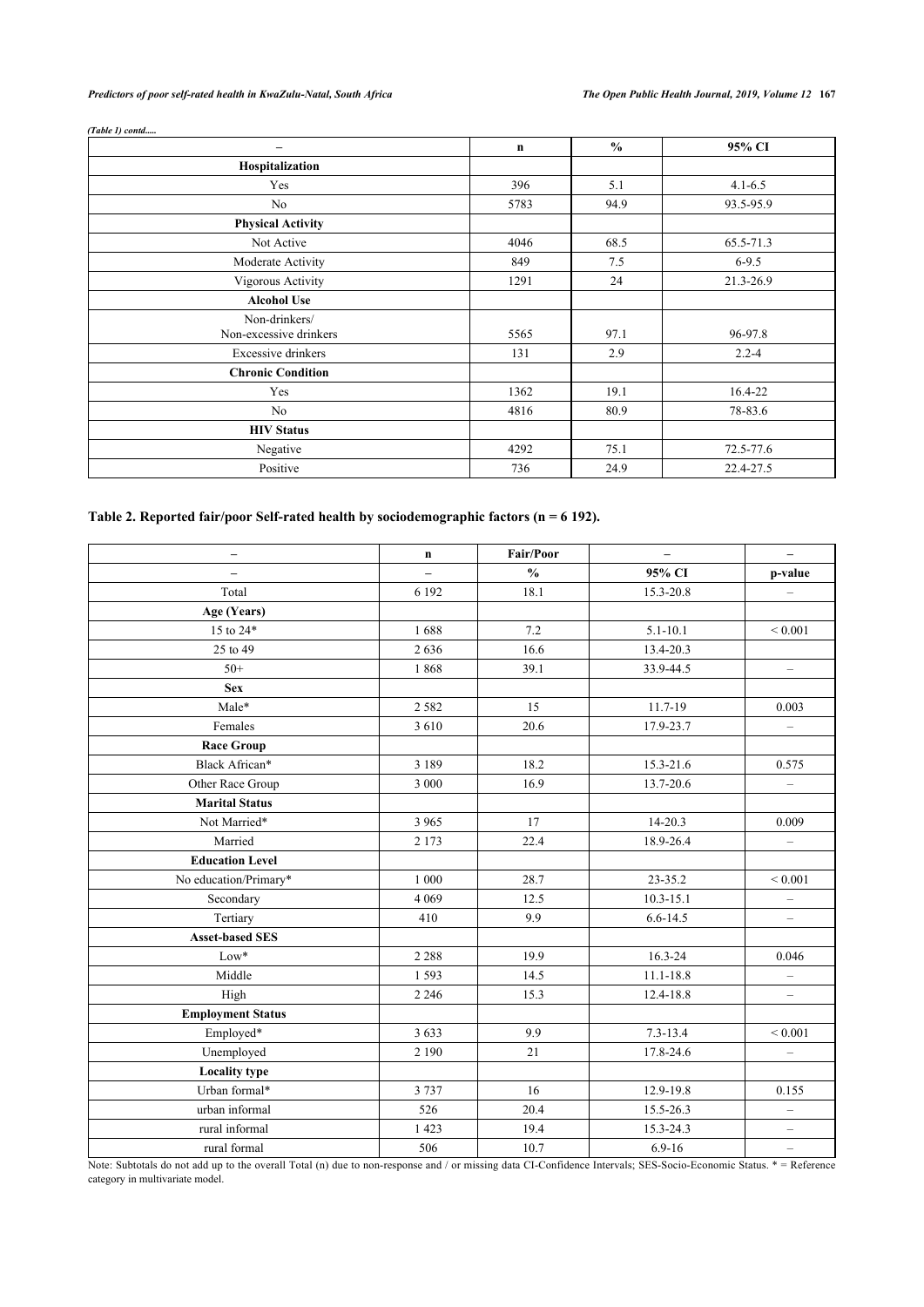|                                                   | $\mathbf n$ | <b>Fair/Poor</b> | $\overline{\phantom{0}}$ | $\overline{\phantom{0}}$ |
|---------------------------------------------------|-------------|------------------|--------------------------|--------------------------|
|                                                   |             | $\frac{0}{0}$    | 95% CI                   | p-value                  |
| <b>Total</b>                                      | 6 1 9 2     | 18.1             | 15.3-20.8                |                          |
| <b>Medical Aid</b>                                |             |                  |                          |                          |
| $Yes*$                                            | 1 3 0 5     | 13.8             | $10.3 - 18.2$            | 0.052                    |
| N <sub>o</sub>                                    | 4851        | 18.5             | 15.7-21.8                | $\overline{\phantom{0}}$ |
| <b>Last Healthcare Attendance</b>                 |             |                  |                          |                          |
| Within the past six months*                       | 3 2 1 7     | 27.7             | 23.3-32.7                | ${}_{0.001}$             |
| More than six months but not more than a year ago | 1 2 5 4     | 10               | $7.2 - 13.7$             | $\qquad \qquad -$        |
| More than one year ago                            | 1472        | 10.8             | $8.1 - 14.2$             | $\overline{\phantom{0}}$ |
| Never                                             | 232         | 4.2              | $1.7 - 10.1$             | $\overline{\phantom{0}}$ |
| Hospitalization                                   |             |                  |                          |                          |
| $Yes*$                                            | 395         | 31.1             | 20.9-43.4                | 0.008                    |
| N <sub>o</sub>                                    | 5 7 7 8     | 17.3             | 14.7-20.4                | $\overline{\phantom{0}}$ |
| <b>Physical Activity</b>                          |             |                  |                          |                          |
| Not Active*                                       | 4 0 4 2     | 22.7             | 19.3-26.5                | ${}_{0.001}$             |
| Moderate Activity                                 | 847         | 13.7             | 9.7-18.9                 | $\qquad \qquad -$        |
| Vigorous Activity                                 | 1 2 9 0     | 6.2              | $4 - 9.4$                | $\overline{\phantom{0}}$ |
| <b>Alcohol Use</b>                                |             |                  |                          |                          |
| Non-excessive drinkers*                           | 5 5 5 7     | 17.2             | 14.8-20                  | 0.004                    |
| <b>Excessive drinkers</b>                         | 131         | 29.9             | 19.5-42.9                | $\qquad \qquad -$        |
| <b>Chronic Condition</b>                          |             |                  |                          |                          |
| $Yes*$                                            | 1 3 6 0     | 47.3             | $41 - 53.8$              | ${}_{0.001}$             |
| N <sub>o</sub>                                    | 4811        | 11.1             | $9.1 - 13.5$             | $\qquad \qquad -$        |
| <b>HIV Status</b>                                 |             |                  |                          |                          |
| Negative*                                         | 4 2 5 6     | 16.6             | 14-19.6                  | 0.001                    |
| Positive                                          | 723         | 22.6             | 17.9-28.1                | $\qquad \qquad -$        |

# <span id="page-4-0"></span>**Table 3. Reported fair/poor self-rated health by Health-related factors (n = 6 192).**

Note: Subtotals do not add up to the overall Total (n) due to non-response or missing data CI-Confidence Intervals. \* = Reference category in multivariate model.

#### **4. DISCUSSION**

Although the current study focuses on the province of KwaZulu-Natal, the findings revealed that the proportion of individuals who reported fair/poor health is similar to previous findings from other South African studies, which were both provincially and nationally representative[[3](#page-6-1), [19](#page-6-14)]. Selected socio-demographic and health-related factors; such as age, HIV status, alcohol use, education, physical activity, whether or not individuals had a chronic condition, employment status, whether or not individuals had medical aid, and how recently they had last seen a healthcare practitioner were seen to predict poor SRH.

The finding that unemployment and lower education negatively affects SRH is similar to previous findings from a study conducted in South Africa [\[19](#page-6-14)]. Therefore, these findings suggest that interventions that decrease inequalities in employment and education would result in improved SRH and health in general.

<span id="page-4-1"></span>This study also found that individuals who were less physically active and those who were excessive alcohol drinkers were more likely to report poor SRH is not surprising. Lifestyles have also been shown to influence SRH and health in general [\[16](#page-6-10), [23\]](#page-6-18). Poor lifestyle choices are often related to the onset of disease, particularly cancers, diabetes, stroke, respiratory and digestive diseases[[23\]](#page-6-18).

The link between physical activity and SRH has been made previously while studies assessing the link between SRH and alcohol abuse have been more sparse, even though the link between objective measures of health and alcohol abuse is well established with poorer health related to alcohol abuse [[16,](#page-6-10) [24](#page-6-19) - [26](#page-6-20)]. The current findings reiterate the negative health consequences of physical inactivity and alcohol abuse [[27,](#page-6-21) [28](#page-6-22)].

The link between SRH and more objective measures of health is well established [\[1\]](#page-6-0). It was therefore not surprising to find that those individuals afflicted with HIV and other chronic conditions reported poorer health. Even in the context widespread antiretroviral treatment use, those who are HIV positive are still more likely to view themselves as having poorer health [[29\]](#page-6-23). The finding that individuals who are HIV positive are more likely to view themselves as having poorer health, even in the context of widespread antiretroviral treatment use, may also suggest that there is a mental component of SRH as those living with HIV have been shown to be more likely to experience depressive symptoms as a result of the stigma and anxiety that results from being HIV positive [[30\]](#page-6-24).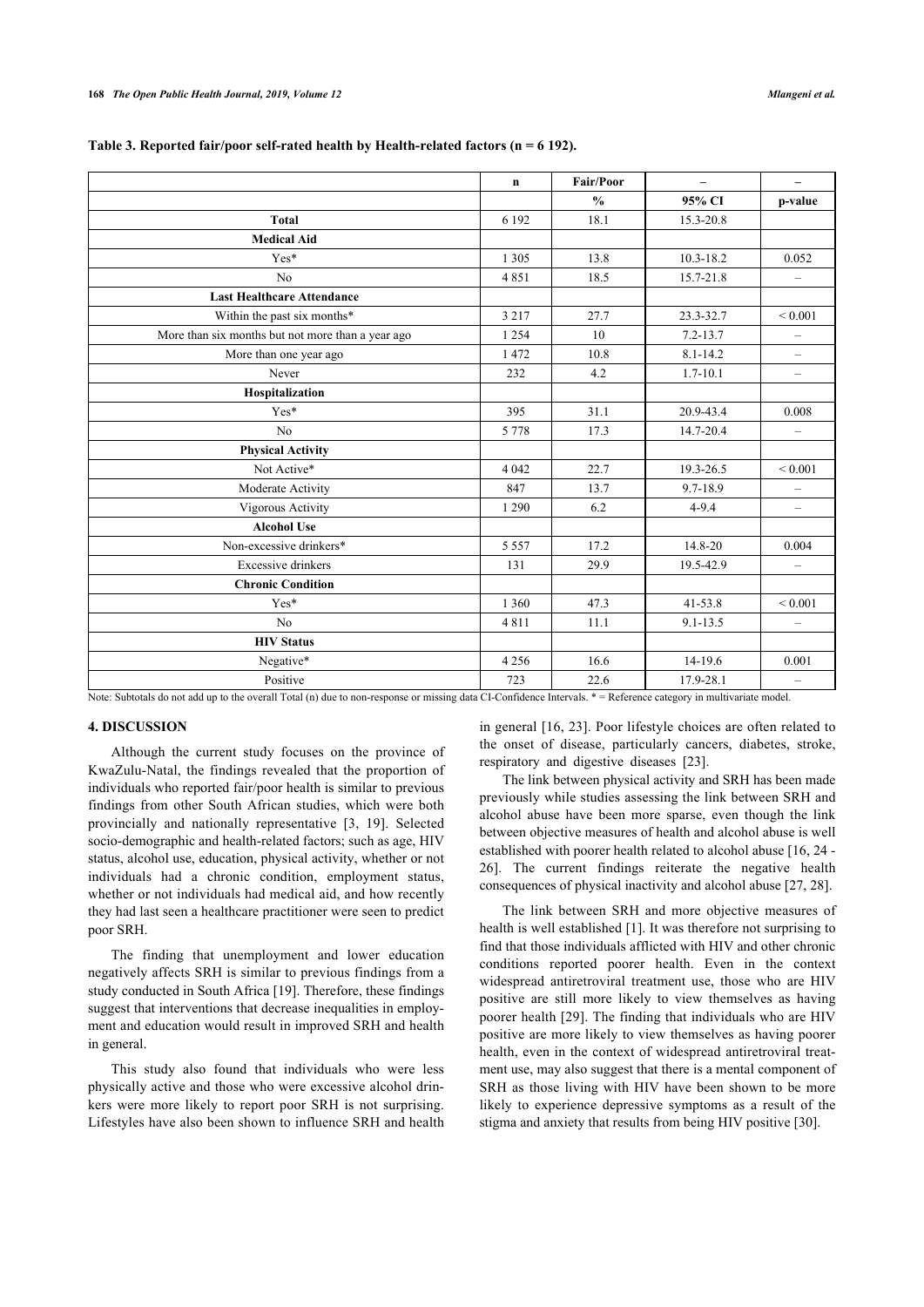

**Fig. (1).** Multivariate model for factors associated with reported fair/poor self-rated health in KwaZulu-Natal, South Africa.

#### **5. LIMITATIONS**

The current study is based on data from a cross-sectional survey. This study can therefore not establish true cause and effect between the sociodemographic as well as health-related factors and SRH. Furthermore, the study relies on data that are self-reported and is therefore, limited by the recall and social desirability bias. Nevertheless, probability sampling ensures that the current findings can be generalized for those 15 years and older in the province of KwaZulu-Natal.

# **CONCLUSION**

This study has shown that marginalized individuals are more likely to have poorer SRH. Greater efforts need to be made to ensure that these individuals are brought into the fold through education and job opportunities. Including social services for poor living conditions and poor well-being, provision of health insurance, incorporating health promotion initiatives as part of social support and public services for substance abusers.

#### **ETHICS APPROVAL AND CONSENT TO PARTI-CIPATE**

Ethical approval for the study was obtained from the Research Ethics Committee of the Human Sciences Research Council, South Africa (REC: 5/17/11/10) as well as the Associate Director of Science of the National Center for HIV and AIDS, Viral Hepatitis, STD and TB Prevention at the USA's Centers for Disease Control and Prevention (CDC) in Atlanta, USA.

#### **HUMAN AND ANIMAL RIGHTS**

No animals/ humans were used for the studies that are the basis of this research.

#### **CONSENT FOR PUBLICATION**

Written informed consent was obtained from all participants prior to data collection.

## **AVAILABILITY OF DATA AND MATERIALS**

The dataset(s) could be available through the Human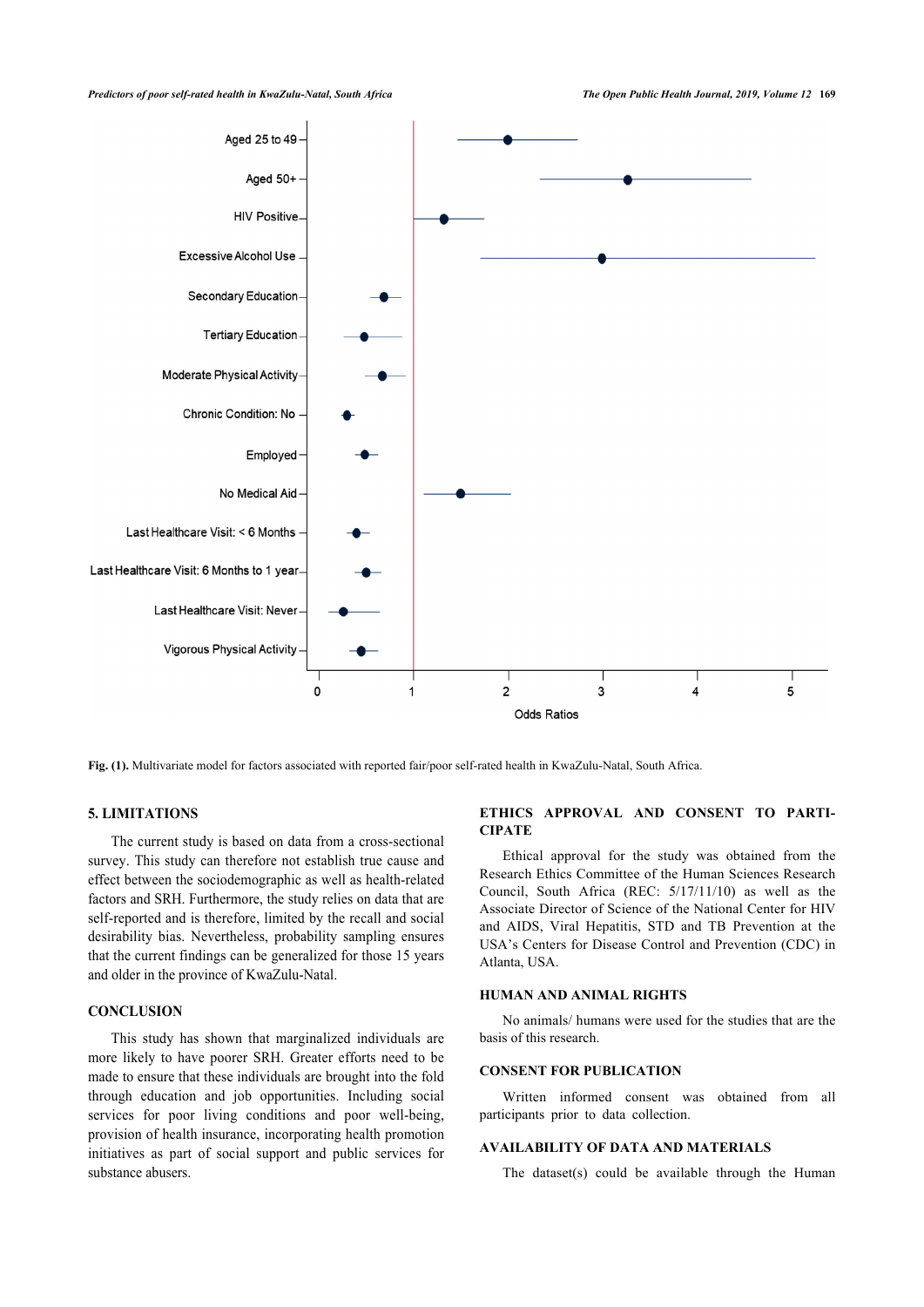Sciences Research Council data research repository *via* access dataset <http://www.hsrc.ac.za/en/research-data/>upon request.

#### <span id="page-6-8"></span>**FUNDING**

None.

# <span id="page-6-7"></span>**CONFLICT OF INTEREST**

<span id="page-6-9"></span>The authors declare no conflict of interest. This study has been supported by the President's Emergency Plan for AIDS Relief (PEPFAR) through the Centers for Disease Control and Prevention (CDC) under the terms of 5U2GGH000570. Its contents are solely the responsibility of the authors and do not necessarily represent the official views of the CDC.

### <span id="page-6-12"></span><span id="page-6-10"></span>**ACKNOWLEDGEMENTS**

<span id="page-6-13"></span>The authors would like to thank the fieldworkers and other Human Sciences Research Council staff who assisted in the collection of the data. LM analysed the data. LM, LM, MM, and KZ wrote the manuscript.

#### <span id="page-6-14"></span><span id="page-6-0"></span>**REFERENCES**

- [1] Jylhä M. What is self-rated health and why does it predict mortality? Towards a unified conceptual model. Soc Sci Med 2009; 69(3): 307-16. [\[http://dx.doi.org/10.1016/j.socscimed.2009.05.013\]](http://dx.doi.org/10.1016/j.socscimed.2009.05.013) [PMID: [1952](http://www.ncbi.nlm.nih.gov/pubmed/1952%200474) [0474\]](http://www.ncbi.nlm.nih.gov/pubmed/1952%200474)
- <span id="page-6-15"></span>[2] Souza Junior PR, Szwarcwald CL, Castilho EA. Self-rated health by HIV-infected individuals undergoing antiretroviral therapy in Brazil. Cad Saude Publica 2011; 27(Suppl. 1): S56-66. [\[http://dx.doi.org/10.1590/S0102-311X2011001300007\]](http://dx.doi.org/10.1590/S0102-311X2011001300007) [PMID: [2150](http://www.ncbi.nlm.nih.gov/pubmed/2150%203525) [3525\]](http://www.ncbi.nlm.nih.gov/pubmed/2150%203525)
- <span id="page-6-16"></span><span id="page-6-1"></span>[3] Chola L, Alaba O. Association of neighbourhood and individual social capital, neighbourhood economic deprivation and self-rated health in South Africa--a multi-level analysis. PLoS One 2013; 8(7)e71085 [\[http://dx.doi.org/10.1371/journal.pone.0071085\]](http://dx.doi.org/10.1371/journal.pone.0071085) [PMID: [23976923](http://www.ncbi.nlm.nih.gov/pubmed/23976923)]
- <span id="page-6-17"></span><span id="page-6-2"></span>[4] Giordano GN, Lindstrom M. The impact of changes in different aspects of social capital and material conditions on self-rated health over time: a longitudinal cohort study. Soc Sci Med 2010; 70(5): 700-10.

[\[http://dx.doi.org/10.1016/j.socscimed.2009.10.044\]](http://dx.doi.org/10.1016/j.socscimed.2009.10.044) [PMID: [2002](http://www.ncbi.nlm.nih.gov/pubmed/2002%202681) [2681\]](http://www.ncbi.nlm.nih.gov/pubmed/2002%202681)

- <span id="page-6-18"></span>[5] Mavaddat N, Kinmonth AL, Sanderson S, Surtees P, Bingham S, Khaw KT. What determines Self-Rated Health (SRH)? A crosssectional study of SF-36 health domains in the EPIC-Norfolk cohort. Journal of Epidemiology & Community Health 2010; jech-2009
- <span id="page-6-19"></span>[6] Nieminen T, Martelin T, Koskinen S, Aro H, Alanen E, Hyyppä MT. Social capital as a determinant of self-rated health and psychological well-being. Int J Public Health 2010; 55(6): 531-42. [\[http://dx.doi.org/10.1007/s00038-010-0138-3](http://dx.doi.org/10.1007/s00038-010-0138-3)] [PMID: [20361226\]](http://www.ncbi.nlm.nih.gov/pubmed/20361226)
- <span id="page-6-11"></span>[7] Zavras D, Tsiantou V, Pavi E, Mylona K, Kyriopoulos J. Impact of economic crisis and other demographic and socio-economic factors on self-rated health in Greece. Eur J Public Health 2013; 23(2): 206-10. [\[http://dx.doi.org/10.1093/eurpub/cks143](http://dx.doi.org/10.1093/eurpub/cks143)] [PMID: [23093716\]](http://www.ncbi.nlm.nih.gov/pubmed/23093716)
- <span id="page-6-20"></span><span id="page-6-3"></span>[8] Wu S, Wang R, Zhao Y, *et al.* The relationship between self-rated health and objective health status: a population-based study. BMC Public Health 2013; 13(1): 320. [\[http://dx.doi.org/10.1186/1471-2458-13-320\]](http://dx.doi.org/10.1186/1471-2458-13-320) [PMID: [23570559](http://www.ncbi.nlm.nih.gov/pubmed/23570559)]
- <span id="page-6-21"></span><span id="page-6-4"></span>[9] Foraker RE, Rose KM, Chang PP, *et al.* Socioeconomic status and the trajectory of self-rated health. Age Ageing 2011; 40(6): 706-11. [\[http://dx.doi.org/10.1093/ageing/afr069](http://dx.doi.org/10.1093/ageing/afr069)] [PMID: [21737460\]](http://www.ncbi.nlm.nih.gov/pubmed/21737460)
- <span id="page-6-22"></span>[10] Giltay EJ, Vollaard AM, Kromhout D. Self-rated health and physicianrated health as independent predictors of mortality in elderly men. Age Ageing 2012; 41(2): 165-71.

<span id="page-6-5"></span>[\[http://dx.doi.org/10.1093/ageing/afr161](http://dx.doi.org/10.1093/ageing/afr161)] [PMID: [22180414\]](http://www.ncbi.nlm.nih.gov/pubmed/22180414) [11] Neuhauser H, Poethko-Müller C, Kurth BM, Prognostic value of a

- <span id="page-6-23"></span>single item child health indicator (self-rated health) for health outcomes. European Journal of Public Health 2016; 26(suppl\_1).
- <span id="page-6-24"></span><span id="page-6-6"></span>[12] Schulz AJ, Gravlee CC, Williams DR, Israel BA, Mentz G, Rowe Z. Discrimination, symptoms of depression, and self-rated health among

analysis. Am J Public Health 2006; 96(7): 1265-70. [\[http://dx.doi.org/10.2105/AJPH.2005.064543\]](http://dx.doi.org/10.2105/AJPH.2005.064543) [PMID: [16735638](http://www.ncbi.nlm.nih.gov/pubmed/16735638)]

- [13] Kondo N, Sembajwe G, Kawachi I, van Dam RM, Subramanian SV, Yamagata Z. Income inequality, mortality, and self rated health: Metaanalysis of multilevel studies. BMJ 2009; 339: b4471. [\[http://dx.doi.org/10.1136/bmj.b4471\]](http://dx.doi.org/10.1136/bmj.b4471) [PMID: [19903981](http://www.ncbi.nlm.nih.gov/pubmed/19903981)]
- [14] Veenstra G. Race, gender, class, and sexual orientation: intersecting axes of inequality and self-rated health in Canada. Int J Equity Health 2011; 10(1): 3.

[\[http://dx.doi.org/10.1186/1475-9276-10-3\]](http://dx.doi.org/10.1186/1475-9276-10-3) [PMID: [21241506\]](http://www.ncbi.nlm.nih.gov/pubmed/21241506)

[15] Subramanian SV, Kim DJ, Kawachi I. Social trust and self-rated health in US communities: a multilevel analysis. J Urban Health 2002; 79(4)(Suppl. 1): S21-34.

[\[http://dx.doi.org/10.1093/jurban/79.suppl\\_1.S21\]](http://dx.doi.org/10.1093/jurban/79.suppl_1.S21) [PMID: [12473696](http://www.ncbi.nlm.nih.gov/pubmed/12473696)]

- [16] Molarius A, Berglund K, Eriksson C, *et al.* Socioeconomic conditions, lifestyle factors, and self-rated health among men and women in Sweden. Eur J Public Health 2007; 17(2): 125-33. [\[http://dx.doi.org/10.1093/eurpub/ckl070\]](http://dx.doi.org/10.1093/eurpub/ckl070) [PMID: [16751631\]](http://www.ncbi.nlm.nih.gov/pubmed/16751631)
- [17] Herman KM, Sabiston CM, Tremblay A, Paradis G. Self-rated health in children at risk for obesity: associations of physical activity, sedentary behaviour, and BMI. J Phys Act Health 2014; 11(3): 543-52. [\[http://dx.doi.org/10.1123/jpah.2012-0124\]](http://dx.doi.org/10.1123/jpah.2012-0124) [PMID: [23416732](http://www.ncbi.nlm.nih.gov/pubmed/23416732)]
- [18] Latham K, Peek CW, Self-rated health and morbidity onset among late midlife U.S. adults. J Gerontol B Psychol Sci Soc Sci 2013; 68(1): 107-16.

[\[http://dx.doi.org/10.1093/geronb/gbs104](http://dx.doi.org/10.1093/geronb/gbs104)] [PMID: [23197340\]](http://www.ncbi.nlm.nih.gov/pubmed/23197340)

[19] Cramm JM, Nieboer AP. The influence of social capital and socioeconomic conditions on self-rated health among residents of an economically and health-deprived South African township. Int J Equity Health 2011; 10(1): 51.

[\[http://dx.doi.org/10.1186/1475-9276-10-51](http://dx.doi.org/10.1186/1475-9276-10-51)] [PMID: [22085826](http://www.ncbi.nlm.nih.gov/pubmed/22085826)]

[20] Shisana O, Rehle T, Simbayi LC, *et al.* South African national HIV prevalence, incidence and behaviour survey 2012 [cited 2018 Jan 18]; Available from[http://repository.hsrc.ac.za/bitstream/handle/20.500.11910/2490/8](http://repository.hsrc.ac.za/bitstream/handle/20.500.11910/2490/8162.pdf?sequence=1&isAllowed=y)

[162.pdf?sequence=1&isAllowed=y](http://repository.hsrc.ac.za/bitstream/handle/20.500.11910/2490/8162.pdf?sequence=1&isAllowed=y)

- [21] Booysen F, Van Der Berg S, Burger R, Von Maltitz M, Du Rand G. Using an asset index to assess trends in poverty in seven Sub-Saharan African countries. World Dev 2008; 36(6): 1113-30. [\[http://dx.doi.org/10.1016/j.worlddev.2007.10.008](http://dx.doi.org/10.1016/j.worlddev.2007.10.008)]
- [22] Saunders JB, Aasland OG, Babor TF, de la Fuente JR, Grant M. Development of the alcohol use disorders identification test (AUDIT): WHO collaborative project on early detection of persons with harmful alcohol consumption III. Addiction 1993; 88(6): 791-804. [\[http://dx.doi.org/10.1111/j.1360-0443.1993.tb02093.x](http://dx.doi.org/10.1111/j.1360-0443.1993.tb02093.x)] [PMID: [8329](http://www.ncbi.nlm.nih.gov/pubmed/8329%20970)  $9701$  $9701$
- [23] Bi J, Huang Y, Xiao Y, *et al.* Association of lifestyle factors and suboptimal health status: a cross-sectional study of Chinese students. BMJ Open 2014; 4(6)e005156

[\[http://dx.doi.org/10.1136/bmjopen-2014-005156\]](http://dx.doi.org/10.1136/bmjopen-2014-005156) [PMID: [24951109](http://www.ncbi.nlm.nih.gov/pubmed/24951109)]

- [24] Meyer OL, Castro-Schilo L, Aguilar-Gaxiola S. Determinants of mental health and self-rated health: a model of socioeconomic status, neighborhood safety, and physical activity. Am J Public Health 2014; 104(9): 1734-41.
- [\[http://dx.doi.org/10.2105/AJPH.2014.302003\]](http://dx.doi.org/10.2105/AJPH.2014.302003) [PMID: [25033151](http://www.ncbi.nlm.nih.gov/pubmed/25033151)] [25] Beaglehole R, Bonita R. Alcohol: a global health priority. Lancet

2009; 373(9682): 2173-4. [\[http://dx.doi.org/10.1016/S0140-6736\(09\)61168-5](http://dx.doi.org/10.1016/S0140-6736(09)61168-5)] [PMID: [1956](http://www.ncbi.nlm.nih.gov/pubmed/1956%200583) [0583\]](http://www.ncbi.nlm.nih.gov/pubmed/1956%200583)

- [26] Rehm J, Room R. A case study in how harmful alcohol consumption can be. Lancet 2009; 373(9682): 2176-7. [\[http://dx.doi.org/10.1016/S0140-6736\(09\)61170-3](http://dx.doi.org/10.1016/S0140-6736(09)61170-3)] [PMID: [1956](http://www.ncbi.nlm.nih.gov/pubmed/1956%200585) [0585\]](http://www.ncbi.nlm.nih.gov/pubmed/1956%200585)
- [27] Keyes KM, Hasin DS. Socio-economic status and problem alcohol use: the positive relationship between income and the DSM-IV alcohol abuse diagnosis. Addiction 2008; 103(7): 1120-30. [\[http://dx.doi.org/10.1111/j.1360-0443.2008.02218.x](http://dx.doi.org/10.1111/j.1360-0443.2008.02218.x)] [PMID: [1849](http://www.ncbi.nlm.nih.gov/pubmed/1849%204841) [4841\]](http://www.ncbi.nlm.nih.gov/pubmed/1849%204841)
- [28] Micklesfield LK, Pedro TM, Kahn K, et al. Physical activity and sedentary behavior among adolescents in rural South Africa: levels, patterns and correlates. BMC Public Health 2014; 14(1): 40. [\[http://dx.doi.org/10.1186/1471-2458-14-40](http://dx.doi.org/10.1186/1471-2458-14-40)] [PMID: [24433276](http://www.ncbi.nlm.nih.gov/pubmed/24433276)]
- [29] UNAIDS. South Africa [cited 2018 Jan 18]. Available from <http://www.unaids.org/en/regionscountries/countries/southafrica>
- [30] Simbayi LC, Kalichman S, Strebel A, Cloete A, Henda N, Mqeketo A. Internalized stigma, discrimination, and depression among men and